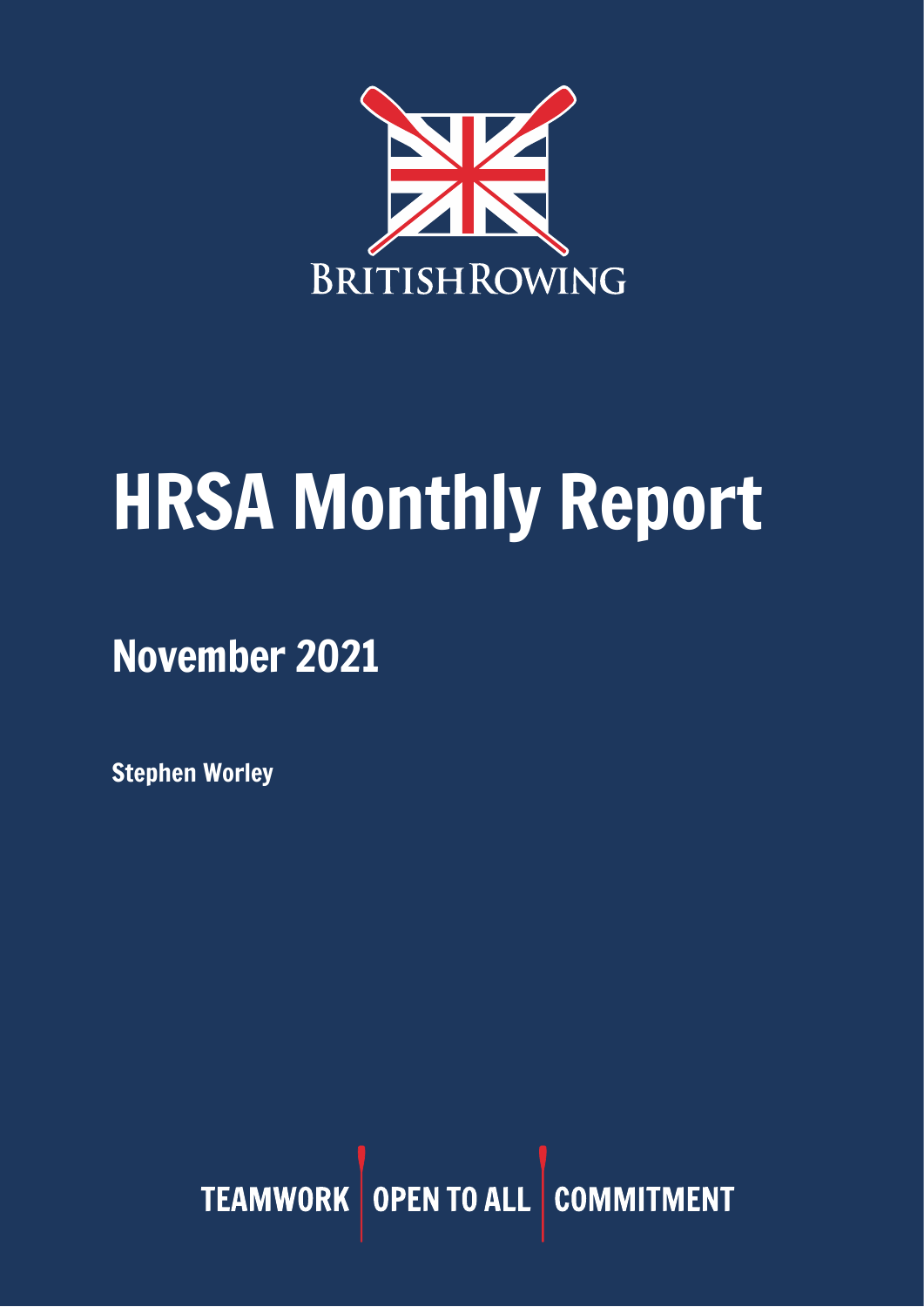# Defibrillators can save lives

After a Head race, a rower collapsed during the crew debrief. He lost consciousness and was unresponsive. The first aiders and some doctors at the boathouse called an ambulance, CPR was administered and the club defibrillator was used within approximately 1minute of the collapse. The rower had regained consciousness by the time an ambulance arrived and was taken to the local hospital.

The club chairman subsequently reported that *the rower was one of our fittest masters rowers and indeed usually rows at stroke to drive the crew on. No-one should fool themselves that they are too fit to have a heart attack.*

*The same rower had had an attack before, more than 10 years ago. On that occasion we had to* rely on the ambulance to bring an AED as we didn't have one then. It was 13 minutes before the AED was applied then, although it was still effective instantly. On this occasion, we had an AED and *it was attached within a minute.*

*There was a host of members who helped indirectly by communicating with, and guiding, the* emergency crews in. However, there were five of us directly involved in the 3 or 4 minutes after he *collapsed, three doing hands-only CPR and two attaching and driving the AED. Of those five people, four are BR Level 2 coaches including all of those who performed the CPR. We knew what to do because we had attended the first aid training.*

The final comment I would make is about confidence. I was operating the AED. As it is a semi*automatic model, I had to press the button to apply the shocks. I have no medical training other* than the coaching related first aid courses. I think it is important for beople to hear that I had absolutely no doubts at all about doing so. And whilst it happened to fall to me to do it, I am equally *confident that the others would similarly have pressed the button without any hesitation. Once attached, the AED manages the whole process including coaching you on the CPR, tests the patient by measuring precisely what the heart is doing, and gives you complete confidence to do the right thing when asked.*

*AEDs are absolute magic, and every club should have one and of course hope to never use it!*

## 2021 RowSafe update

It is planned to issue the next revision of RowSafe in April 2022. Please help by suggesting items that should be revised. Please consider whether there are any:

- New topics that should be added,
- Existing topics that should be removed
- New detail that should be added
- Extraneous detail that should be removed

Please write to me at [safety@britishrowing.org.](mailto:safety@britishrowing.org) Thanks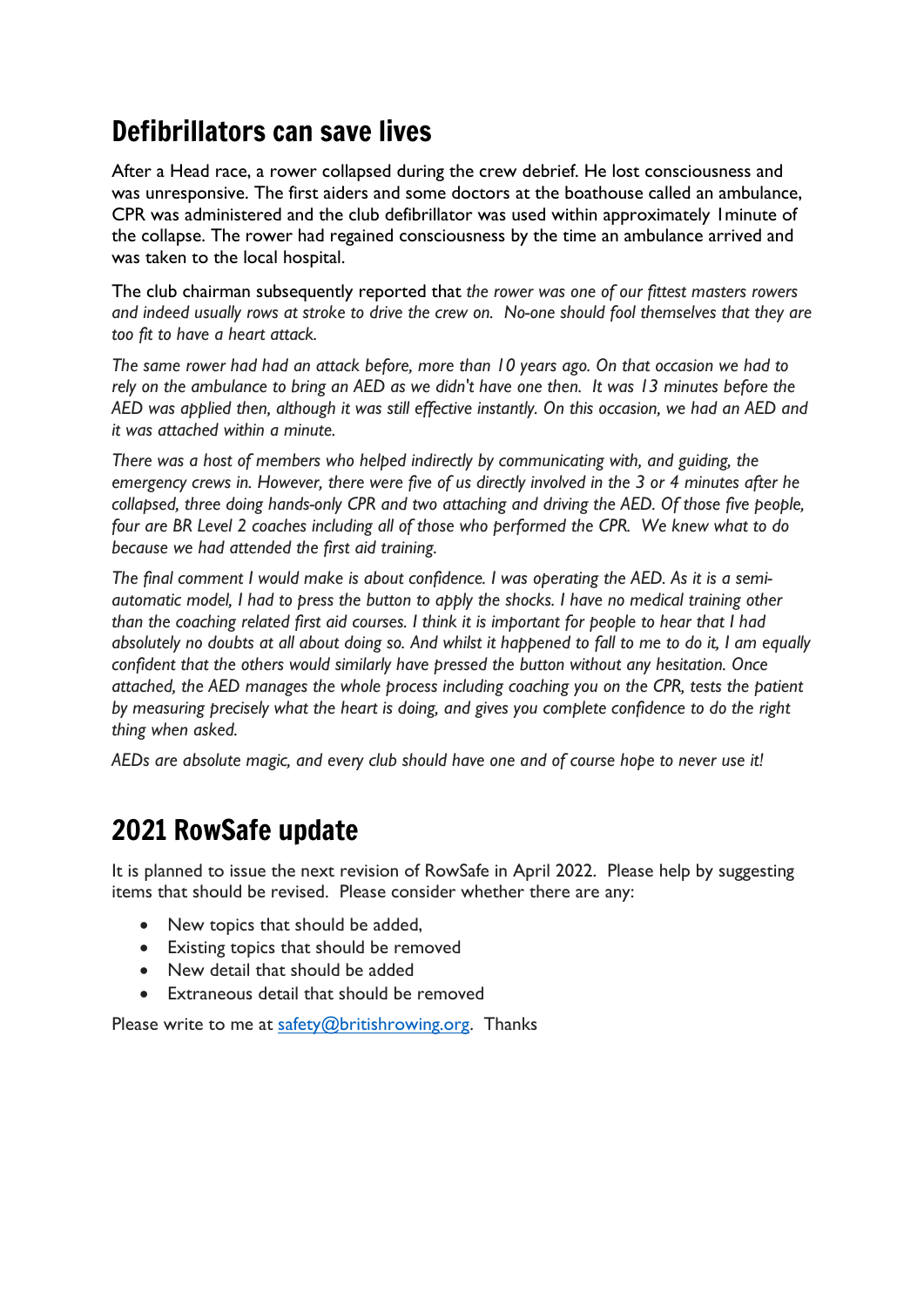## Incident Reports in November

## Coaches should keep a good look-out too.

A coach was concentrating on the crew being coached and did not notice a 1x approaching from ahead. The 1x was partially swamped by the wash of the coaching launch. This happened around dawn and the lights on the 1x were not particularly bright. Please take extra care when coaching to keep a good lookout in all directions.

### Lights on boats

There have been several reports of boats being afloat in the dark without lights or with lights that are not sufficiently bright. Please check your lights before you go afloat and make sure that they are working correctly.

### Remember the navigation rules

There was a collision in which one crew claimed to be on the "racing line" during an internal club time trial and expected the other crew to move out of their way. It was pointed out that the "Racing Line" is not an alternative to navigating according to the navigation rules. The overtaking crew should know that "any vessel overtaking any other shall keep out of the way of the vessel being overtaken". The fact that the crews were engaged in a time trial is no excuse.

#### Back to basics

In one incident, rowers in a 2x let go of the blades and capsized. In another incident, the last person to get out of an 8+ stood up but nobody was holding the riggers; the boat rocked and he fell into the water. In a similar incident with a 2x, both rowers fell into the water. There was another incident where a 4- and an  $8+$  collided head on due to  $8+$  being on the wrong side of the waterway; a similar incident occurred at a different location. Please remind rowers to remember the basics.

#### Learn to multi-task

A collision between a 2- and a 1x, that caused some boat damage, occurred because a rower "was all over the place concentrating at the time on my technique and lost awareness of my position on the river". Please learn to multi-task.

## Help with lookout

Two 4x+s both drifted towards the centre of the waterway and collided head-on. Both boats were said to be in the blind spot of the other cox. Both boats were damaged. Please remember that if a cox cannot see where she or he is going then they should ask a member of the crew to look ahead and tell them whether it is clear to proceed.

#### Take care when overtaking

Two 1xs, from different clubs, were both overtaking clubmates also in 1xs when travelling in opposite directions (so there were four 1xs across the waterway). The overtaking 1xs collided head on.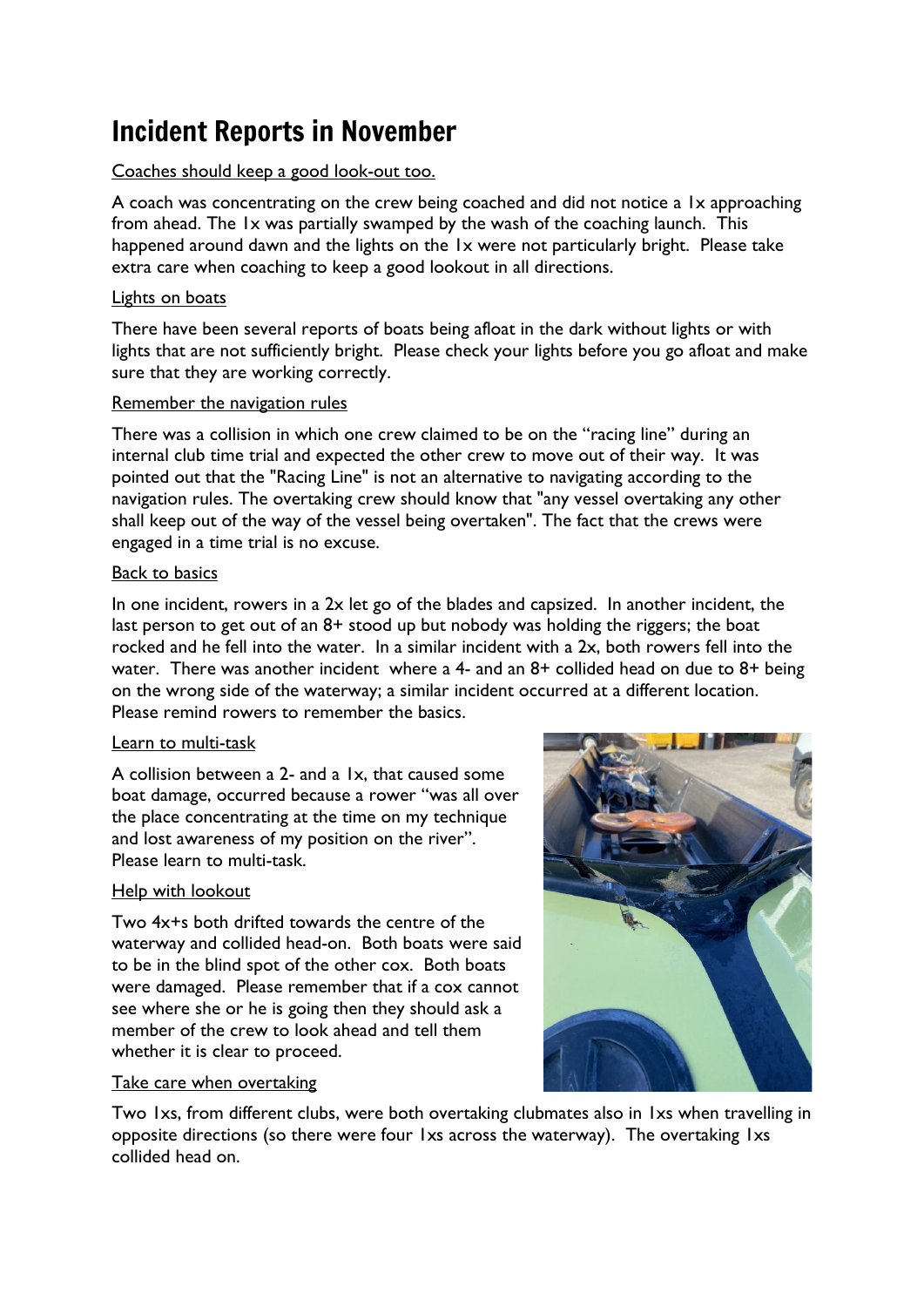#### Think about security too

An incident involved two Burglars who entered the club by climbing around a fence. They broke the chain holding the launch and its engine to the bank, made off with the launch and then removed the engine. The launch was left to float down the canal. They then came back and broke a bike lock to steal a bike. Parts of these have been recorded on CCTV. The launch was recovered using another launch, the theft was reported to the Police. This is the fourth outboard to be stolen from the club.

## Take care with boats on land

A 4+ was being carried into the boathouse in an erratic manner, not following the commands of the cox. The cox was hit on the head by the stern, requiring medical attention at A&E. The cox suffered headaches for over a week, missing both rowing and study time.

## Take care when strapping boats to trailers

The trailer was flagged down on a motorway when returning from competition. A piece of boat had fallen off, it appeared that the bungee cord securing the bow of the single had failed or become detached. In future the club will use self-gripping ties rather than bungees for securing 1xs.

### It is all about behaviour (again)

During a break in a junior indoor training session, two rowers began to throw a 4kg medicine ball to each other. The coach instructed them to stop but another rower was accidentally struck on the head by a medicine ball This rower was taken to hospital, as a precaution, and discharged the same evening. The injured rower was monitored for the next 48 hours at home and had two days off school. Please take care when supervising juniors, and everyone else.

## Rescue and Coaching Launches

There was a question about the designation of rescue and coaching launches following comments in the Irish Marine Casualty Investigation Board's ( MCIB [report\)](https://www.britishrowing.org/wp-content/uploads/2021/11/HRSA-Monthly-Report-October-2021.pdf) that was summarised last month. My response was that during normal outings, rowers in trouble tend to be rescued by whatever boat is closest. This was evident in the recent incident with a quad summarised in last month's [report.](https://www.britishrowing.org/wp-content/uploads/2021/11/HRSA-Monthly-Report-October-2021.pdf) If the rowers do as they are trained and climb on top of their boats then it is usually easy to transfer them into the launch; it is not so easy when they are bobbing about in the water.

There was also concern about having an extra person in each launch to assist with rescue. The response was that I worry that if we did advise that clubs always have an extra person in the launch then this would reduce their rescue capacity.

The situation is different during competitions where boats can be designated as "Rescue Boats" and appropriate boats used for this purpose. However, even in these circumstances, all launch drivers know that the safety of human life is paramount and they will come to the aid of anyone who needs it, whatever the circumstances.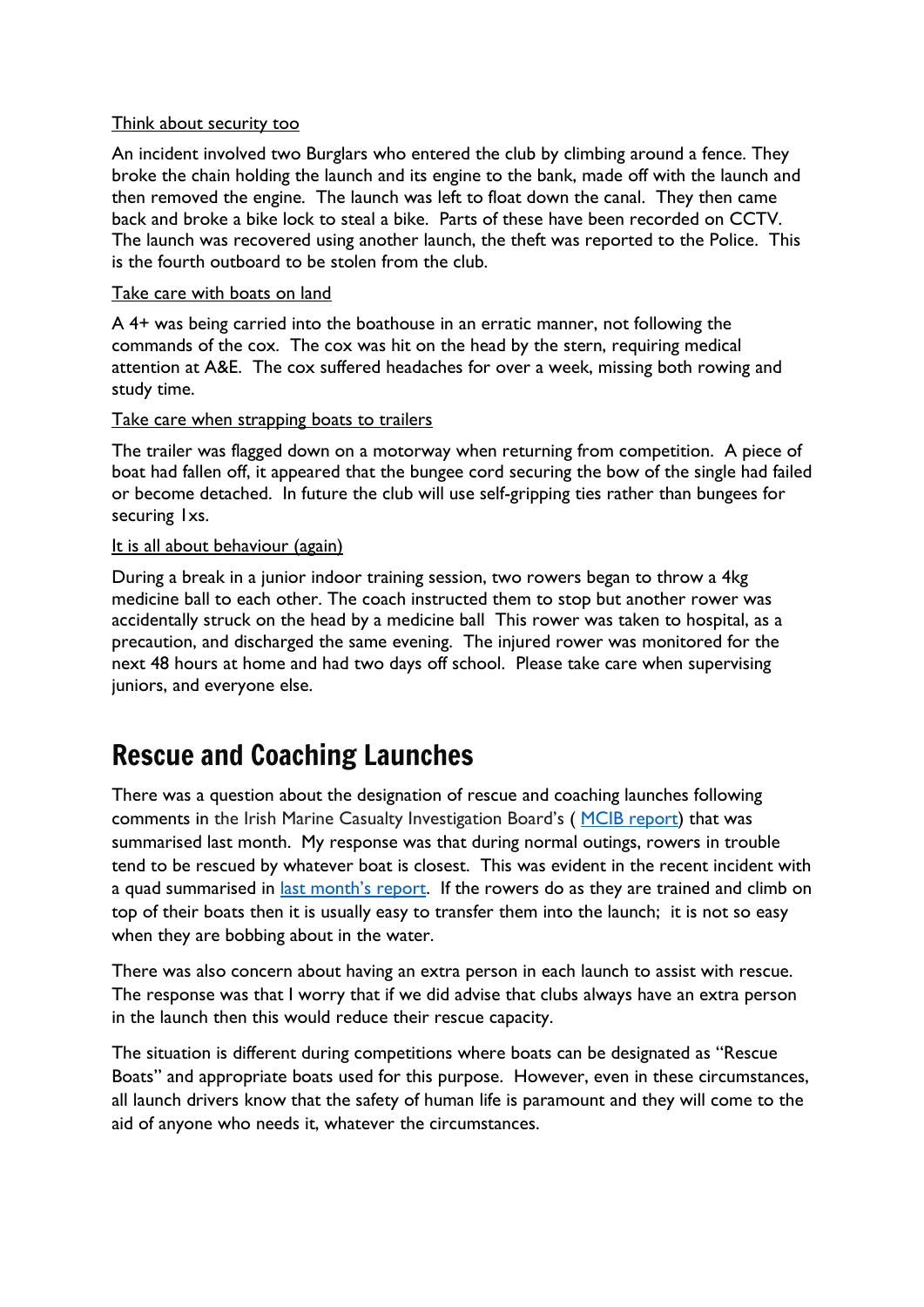# Launch Capacity

There was another comment following the MCIB [report,](https://www.britishrowing.org/wp-content/uploads/2021/11/HRSA-Monthly-Report-October-2021.pdf) this related to the desirability of having larger launches with sufficient capacity to rescue the number of people likely to need to be rescued. The report recommends that the club reviews the "capability and suitability" of its safety boats. There was also concern, in the report, about having a person in the launch, in addition to the driver, to assist in the event of a rescue.

My response was that, in real life, rescue capacity is a matter of kilograms rather than number of people. I expect that a launch rated for 4 people could carry one adult and four 12 year olds (as in the incident in Ireland). I know that this is one less than is desirable but all that is needed is to take the rowers to the nearest place of safety.

The problem with the launch in the Irish incident was not its capacity but the fact that it could not be in two places at once. The coach chose to leave the casualty whose hair was trapped in the rigger, so that he could go and rescue someone else who had drifted downstream. If he had had a knife, as all good launch drivers do, then he could have cut the girl's hair and released her and then gone looking for the other casualty. Not carrying a knife was the real issue.

"Tin Fish" are so ubiquitous that I doubt that, whatever I do, clubs will scrap them and buy large RIBs. They can be very effective if well handled. If rowers who find themselves in the water do as they have been trained to do and climb onto their (sometimes inverted) boats then it is relatively easy to help them into the launch. If they are bobbing about in the water then it is not so easy.

On some waterways where there are many rowing boats, there are also many launches. Many come to help when needed. Had this not been the case then the incident of the boat broken across a mooring buoy (reported last month) could have been more serious.

# Hair Length

There was a question in response to the October report about the length of rowers' hair. This followed the publication of the MCIB [report](https://www.britishrowing.org/wp-content/uploads/2021/11/HRSA-Monthly-Report-October-2021.pdf) into the incident at Limerick. I had previously written that:-

*It is not prudent to provide safety advice until the results of these investigations are known.* However, any rower with long hair may find it helpful to wear their hair in a "bun" or "top knot" as *shown in the photo opposite. This style has the additional advantage of keeping the hair under control and out of the way so that it does not obstruct the rower's vision.*

The question was:-

*Now that the results of the investigation are known should British Rowing not be making firmer recommendations? I would note that British Gymnastics makes it very clear that there must be no* loose hair below collar length. And if its longer than that then it must be securely tied up i.e. a bun. Long plaits are not allowed. Should we not be saying the same. This of course applies to all rowers *equally regardless of gender.*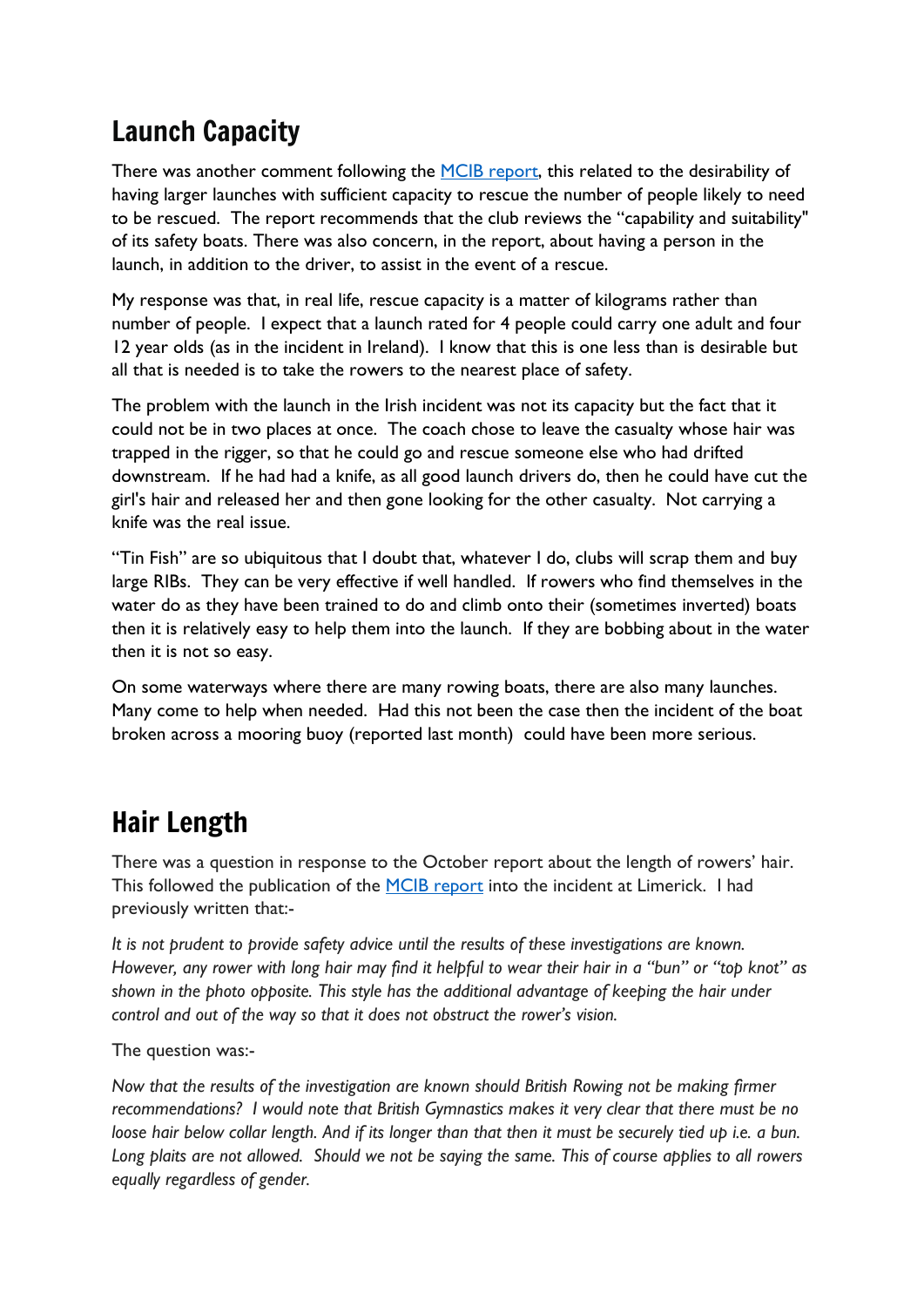My response was that there is always a temptation, in the aftermath of any incident, to draw quick conclusions and make recommendations immediately. I tried to avoid this temptation but made a strong suggestion that rowers with long hair tie their hair up in such a way that it will not introduce a hazard. That is as far as I thought I could go at that time.

The MCIB report contains the following:-

*4.5.3 Hair entanglement. The Quad's female crewmembers had their hair tied back, Rower No.3's* hair was tied up in the form of a ponytail. When the Quad capsized and Rower No.3 entered the *water her hair became entangled in the rowlock and trapped the Rower under water.* The *Club's Health and Safety Policy, Rowing Ireland Safety Manual or Safety Policy, the Code of Practice Chapter 8 'Rowing Boats', or FISA Minimum Guidelines for the Safe Practice of Rowing makes no mention of rowers hair length or safety issues related to rowers hair length and it can be deduced that in the context of rowing that entanglement of a rowers hair in the equipment mounted on a* rowing boat is an unusual type of event. Despite this, the length of hair, albeit tied back in a *ponytail, was the cause for the Rower's entrapment in the Quad and therefore a causative factor of her subsequent injuries*

The coach subsequently stated that:-

At no time was Rower 3's hair ever in a Ponytail before or during the accident. This is completely *inaccurate. At no point in the previous draft report or within any of submissions received by MCIB did anyone ever state that Rower 3's hair was tied up in a ponytail.*

I do not think that it matters whether the hair was in a ponytail or not, it was waist length and free.

I now feel that it is now wholly appropriate to provide further guidance and advice on hair length and the control of long hair as you suggest and was planning to do so at the next revision of RowSafe (due to be issued in April 2022).

Please understand that we issue guidance and advice, we do not make rules for the safe operation of rowing clubs and competitions. Safety at clubs remains the responsibility of clubs and their members. Safety at Competitions remains the responsibility of their organisers and competitors.

There has been a suggestion that the control of long hair be included in the rules of racing. However, this would put an excessive load on umpires who would have to judge whether the hair is too long and whether it is adequately restrained. What would they do if a rower's hair became loose during the race?

I feel that this matter, and all other rowing safety matters, are best dealt with using advice and guidance. I feel that we can rely on the good sense of the rowing community to follow advice and guidance and that this is a better approach than directing people to comply with rules. This avoids the temptation for people to try to find clever ways to circumvent rules.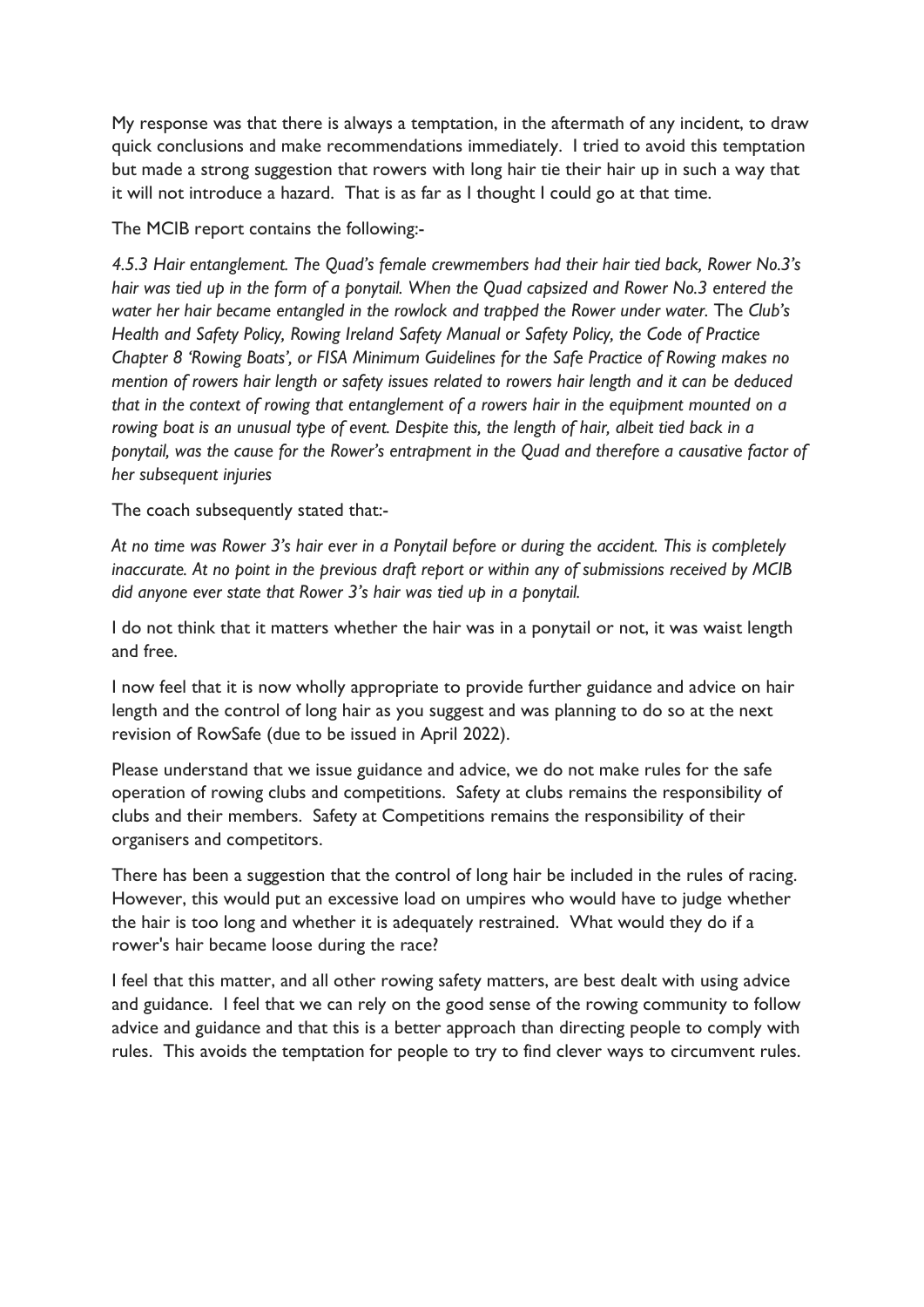# Backstay Rationale

There was a request to explain the reasons for the advice in section 7.1 of RowSafe, and in the Safety Alert on [Backstays](https://www.britishrowing.org/wp-content/uploads/2019/04/Safety-Alert-Backstays-.pdf) that:-

"*The forward port and starboard rigger on all boats, other than single sculls, should be protected by a backstay*".

There was also a request to explain the type of incident that this would protect against.

This advice was issued by British Rowing in June 2013; it is still available [here.](https://www.britishrowing.org/2013/06/a-safety-update-for-rowers-and-coaches/)

The genesis of this advice was a head on collision between an 8+ and a 4x, both training at race pace. I think it was the 4x that was fitted with wing riggers but no backstays. This impacted on the spine of a rower at bow in the other boat causing a fractured spinal vertebrae.

This topic has previously been covered in Monthly Reports for May, June and July 2021, January, July and September 2020, April 2019 and October 2018. There is an archive of recent Monthly Reports [here.](https://www.britishrowing.org/knowledge/safety/hrsa-monthly-report-archive/)

The backstay can spread the effect of the impact over a wider area and will also tend to push the rowers body away from the other boat. Conventional wing riggers can have the opposite effect. The bending of the backstay can also absorb some of the energy at impact.

It is worth noting that backstays are fitted to all GBRT boats. Backstays help to make the boat go faster (as well as being safer for the reasons described) because they reduce pin deflection in the drive phase of the stroke.

The advice on the fitting of backstays does not apply to single sculls. The force of the impact depends on impact velocity and many other parameters. One of these parameters is the [rotational](https://en.wikipedia.org/wiki/List_of_moments_of_inertia) moment of inertia about the vertical axis through the centre of gravity of each boat.

The rotational moment of inertia for 1x is comparatively small because most of the mass is concentrated at the centre of gravity (the scullers body). However in a 2x, the moment of inertia is proportional to the mass of each rower multiplied by the square of the distance between them. This is considerably bigger than that for a 1x and the effect is even more pronounced in larger boats.

# Safe Disinfectants

I was asked to suggest an anti-viral disinfectant for use on boats and blades that will not damage aquatic life. I replied that my club rows on a reservoir that is also a fishery for fly fishermen. We have to be very careful about what we use for cleaning and disinfecting equipment.

We use Virkon Aquatic tablets; they are used in fish farms so are safe for aquatic life. You can buy them from Amazon, see [here.](https://www.amazon.co.uk/Virkon-Tablets-Spectrum-Virucidal-Disinfectant/dp/B00969EARA/ref=asc_df_B00969EARA/?tag=googshopuk-21&linkCode=df0&hvadid=372084279818&hvpos=&hvnetw=g&hvrand=17460882362542428907&hvpone=&hvptwo=&hvqmt=&hvdev=c&hvdvcmdl=&hvlocint=&hvlocphy=1007170&hvtargid=pla-828371159942&psc=1&tag=&ref=&adgrpid=73275646941&hvpone=&hvptwo=&hvadid=372084279818&hvpos=&hvnetw=g&hvrand=17460882362542428907&hvqmt=&hvdev=c&hvdvcmdl=&hvlocint=&hvlocphy=1007170&hvtargid=pla-828371159942) They are easy to use, you just dissolve one tablet in 500ml of water and spray it onto surfaces and allow it to dry.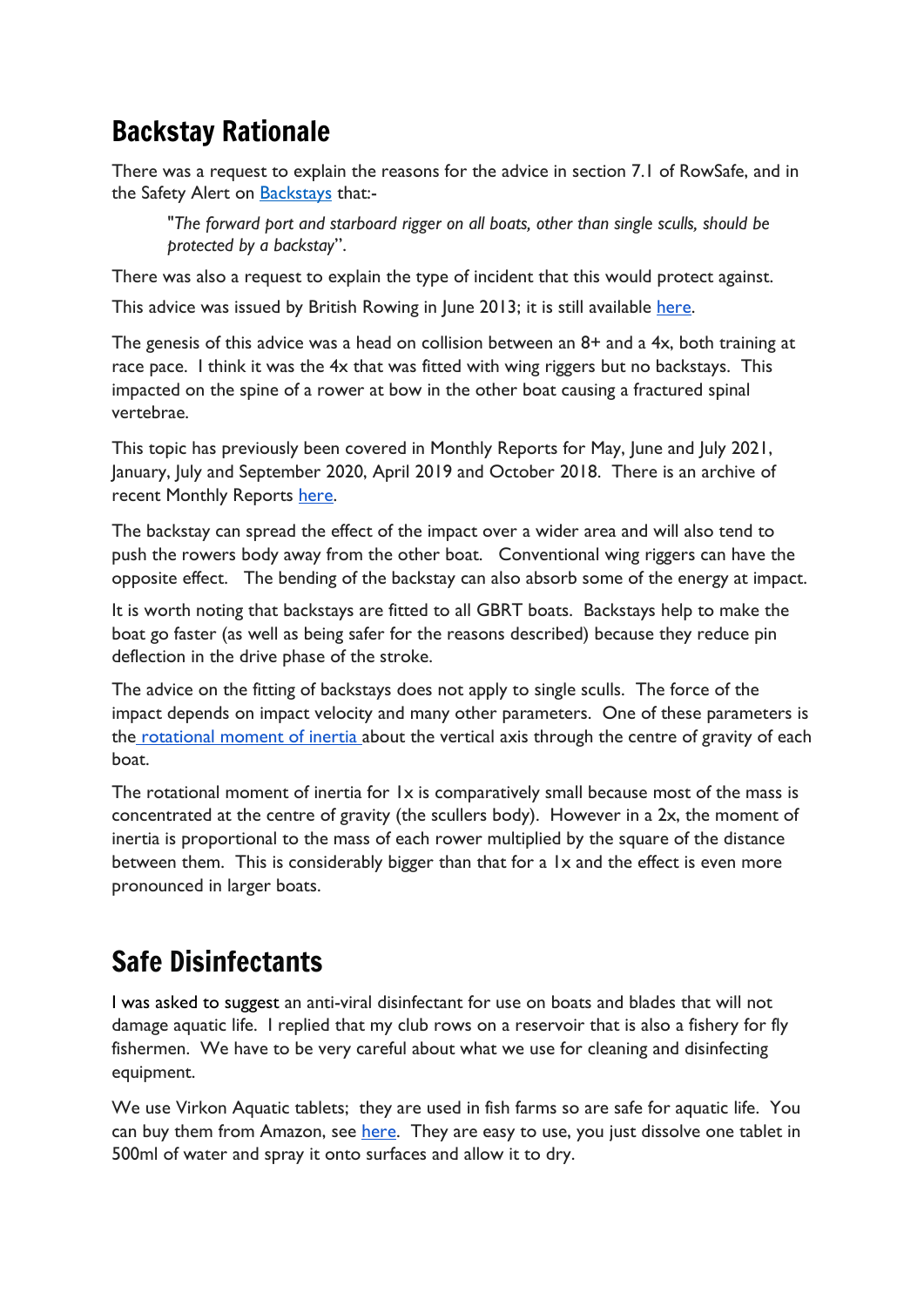## Risk Assessment for rowing in the dark

There was a request for advice on the factors to be included in a risk assessment for rowing in the dark. The response was:-

The issues that I would take into account are:-

- 1. Is there enough light, from streetlights, etc., for rowers to be able to navigate safely over the stretch of water that they are likely to use. Are they likely to hit the bank or other obstructions because they did not see them. Lights on boats do not help, they are only there so that other people can see the boat.
- 2. If anyone does row in the dark what would happen if they got into trouble and needed assistance? Would anyone else see them? Would they be able to climb up the bank? Is it necessary to have another adult afloat with them? Please assume that children will not be able to assist adults, this is both a safety and safeguarding issue.
- 3. Are there any personal safety issues? Antisocial behaviour against rowers is not uncommon; it usually takes the form of stone throwing or dropping items from bridges. Is this an issue at where you row?
- 4. Do people fish when it is? Is this a risk? Will it be difficult to see someone fishing and avoid them in time? Is it likely that a rower could become entangled in fishing gear?
- 5. Are there any other activities on the waterway that could pose a risk to rowers?

## Use of Lifejackets and Buoyancy Aids

A member of the public contacted British Rowing to say that some of our residents have expressed concern about the lack of buoyancy aids along this part of the river. We have witnessed kayakers, rowers and paddle-boarders capsize.

It was pointed out that rowers do not usually wear lifejackets or buoyancy aids. Lifejackets and buoyancy aids are bulky and tend to get in the way when rowing.

Rowers are coached that, if they fall in, they should stay with their boat and treat it as their liferaft. They should then climb on top of their boat and use their hands to paddle to safety. This training is shown in a video on YouTube [here.](https://www.youtube.com/watch?v=A6un3TkbQUQ)

It would be very difficult to climb onto a boat when wearing an inflated lifejacket and it would be fairly difficult when wearing a buoyancy aid. Lifejackets and buoyancy aids are generally available in rowing clubs and would be provided to anyone who wants to wear one, or whose parent wants them to wear one.

We often say that rowing is a sport that happens on the water and not in the water. On the odd occasions when rowers do capsize then they usually get no more than cold and wet. They suffer no serious consequences.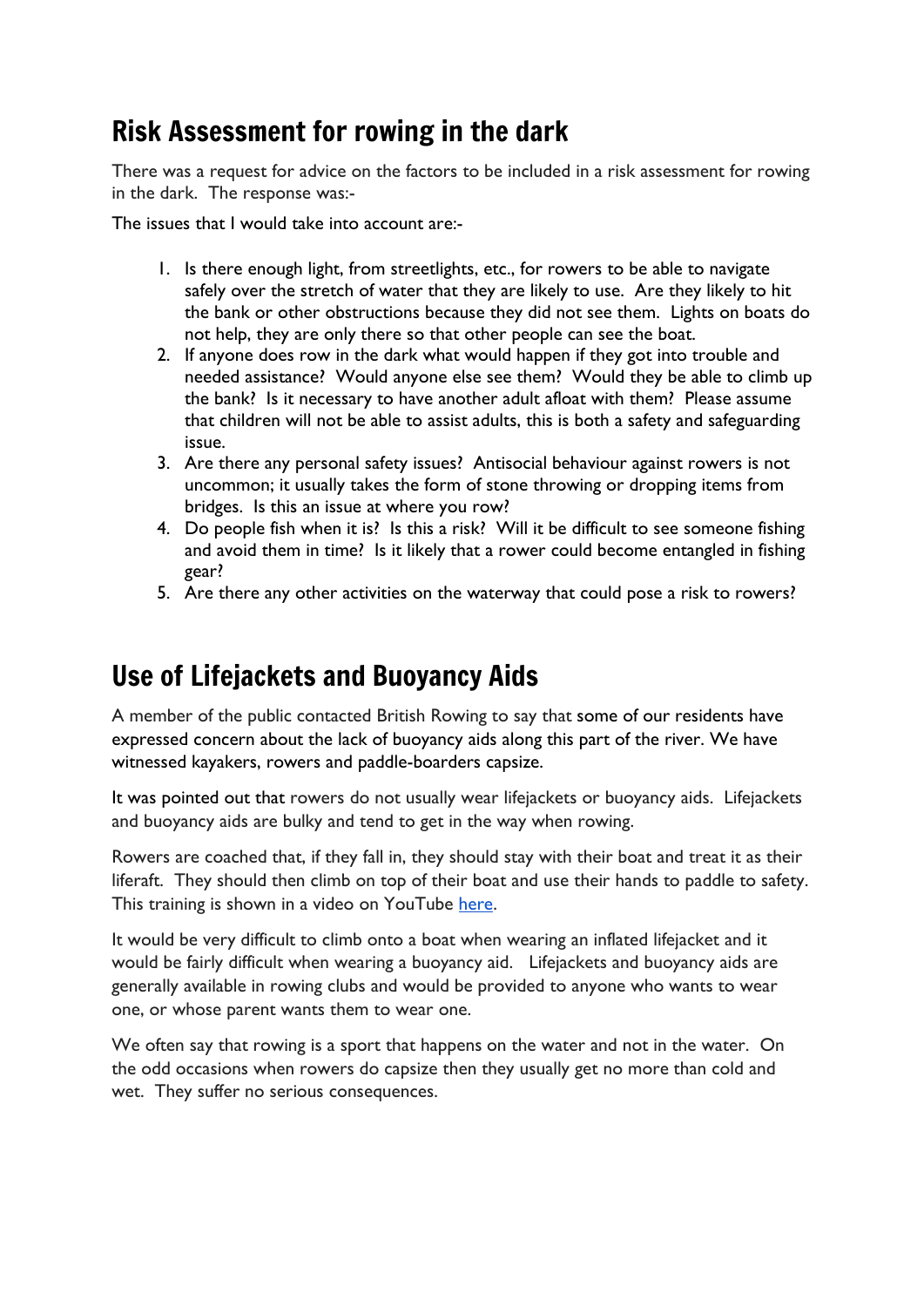# Weil's disease in Nottingham

My colleague in British Canoeing wrote to say that they have had three serious cases of Weil's Disease (Leptospirosis) on the Trent at Holme Pierrepont. These resulted in paramedics being called, liver and kidney disease and four days in hospital, etc. I shared our Safety Alert on [Weil's](https://www.britishrowing.org/wp-content/uploads/2018/11/Safety-Alert-Weils-disease.pdf) disease with my colleague.

I also wrote to the Regional Rowing Safety Adviser for this region asking him to notify the local clubs and, in particular to inform a cox who had entered the water.

# 2021 Safety Audit

I mentioned last month that the Regional Rowing Safety Advisers (RRSAs) decided that they would no longer accept responses that a topic was "to address" if that topic had been in that state for some years. Someone wrote to ask what would be the consequences of a Safety Audit not being accepted by a RRSA. The response was that the consequence would be the same as if the audit had not been submitted and the club would be suspended from BROE. If a club is making progress and has addressed some or most of its issues then I would expect that the RRSA would look kindly on the club. This is a matter for each RRSA to decide.

# Rower Development Guide

The rower development guide uses quizzes to impart and check knowledge on several topics including safety. The safety quizzes are largely based on RowSafe. The final versions of these have now been completed and they were reviewed and approved.

# Towing driving licence requirements are about to change

In previous reports I described the changes to licence requirements for drivers towing trailers that government has announced that it will introduce in autumn 2021. Last month I wrote that these new rules will come into effect from 15 November 2021. The government has since announced that "The rules about what you can tow did not change on 15 November 2021. The change will be introduced at a later date, and as soon as possible." There is further information [here.](https://www.gov.uk/guidance/new-rules-for-towing-a-trailer-or-caravan-with-a-car-from-autumn-2021)

## Home International Regatta

The Competition Rowing Safety Adviser Job Description for the Home international Regatta was reviewed and a few comments were made.